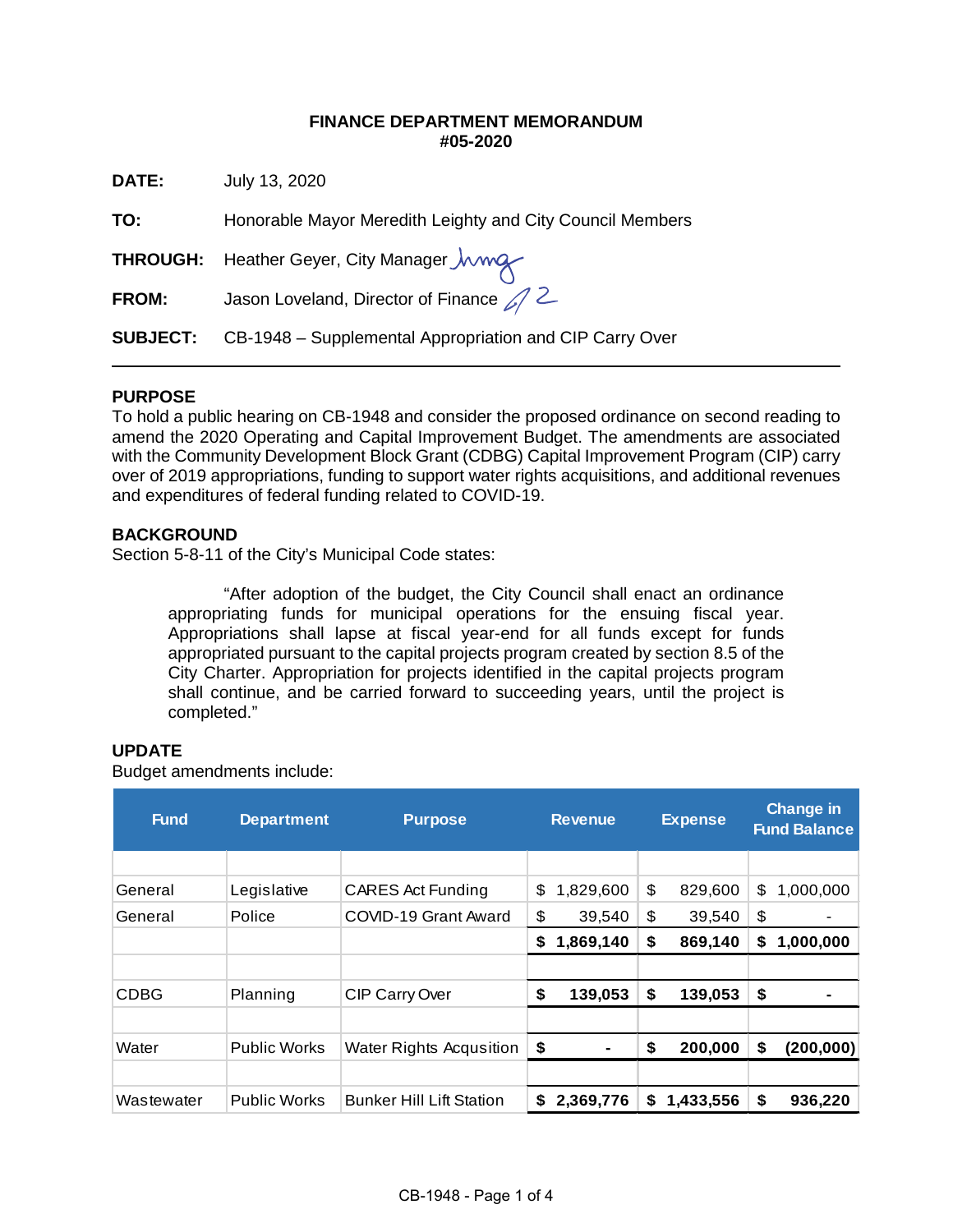CB-1948 – Supplemental Appropriation and CIP Carry over July 13, 2020 Page 2 of 2

In May 2020, the City entered into an Intergovernmental Agreement with Adams County to receive a share of Coronavirus Aid, Relief, and Economic Security (CARES) Act funding in the amount of \$3,086,617. City Council has authorized spending of \$1,829,600, of which \$1,000,000 of expenditures was added to the budget for the small business grant program in a previous supplemental appropriation. The revenues and subsequent approved expenditures are now being added to the budget.

On June 8, City Council approved the acceptance of a Justice Assistance Grant award for \$39,540 for COVID-19 related supply and equipment expenses within the Police Department.

CDBG carry over of \$139,540 is being added to the budget to reflect 2019 project work that was not completed during that year.

The City purchased water rights in May totaling \$1,268,000. Additional funds need to be allocated in order to complete work on water rights related engineering and legal work.

The City and developer agreed to split the cost of the Bunker Hill Lift Station project at the Karl's Farm development. The \$2,369,776 revenue shown is the reimbursement to the City for the developer's 72% portion of the project. The expenditure of \$1,433,556 is additional project budget needed to cover the project Guaranteed Maximum Price contract and owner's contingency amount of \$3,291,356.

#### **STAFF RECOMMENDATION**

Staff recommends approval of CB-1948 on second reading, to amend the 2020 Operating and Capital Improvement Budget.

#### **BUDGET/TIME IMPLICATIONS**

2020 budgeted expenditures in the General Fund will increase by \$869,140 while being offset by revenue of \$1,000,000. The CDBG Fund revenue and expenditure amounts will each increase by \$139,053. The Water Fund expenditures will increase by \$200,000, while the Wastewater Fund will see and increase to revenue of \$2,369,776 and expenditures of \$1,433,556.

#### **STAFF REFERENCE**

If Council members have any comments or questions they may contact Jason Loveland, Director of Finance, at 303.450.8817 or jloveland@northglenn.org.

CB-1948 – Supplemental Appropriation and CIP Carry Over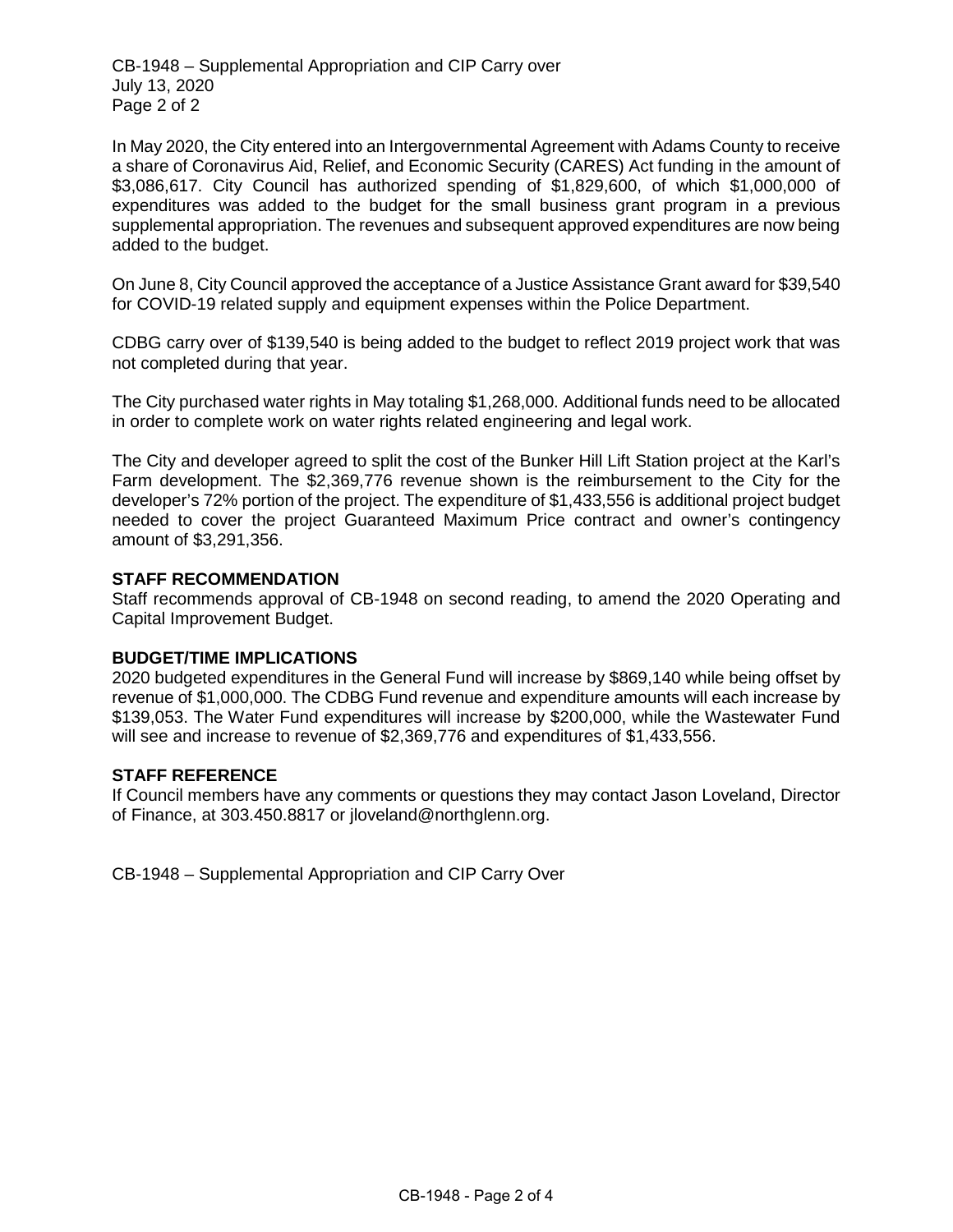# SPONSORED BY: MAYOR LEIGHTY

**COUNCILMAN'S BILL** 

ORDINANCE NO.

CB-1948  $No.$ Series of 2020

Series of 2020

A BILL FOR A SPECIAL ORDINANCE AMENDING THE 2020 BUDGET RECOGNIZING EXPENDITURES **BY** SUPPLEMENTAL APPROPRIATING **REVENUES AND** APPROPRIATION, FOR THE PAYMENT OF THE COSTS AND EXPENSES OF THE MUNICIPAL GOVERNMENT, AGENCIES AND OFFICES OF THE CITY OF NORTHGLENN, COLORADO, FOR THE FISCAL YEAR BEGINNING JANUARY 1, 2020

BE IT ORDAINED BY THE CITY COUNCIL OF THE CITY OF NORTHGLENN, COLORADO, THAT THE 2020 BUDGET SHALL BE AMENDED AS FOLLOWS:

Supplemental Appropriation. The 2020 Operating and Capital Improvement Section 1. Budget is amended to reflect revenues and expenditures and the carry-over of Capital Improvement Projects not completed in 2019 to the respective Funds as follows:

|                                                         |                                        | 2020<br><b>Adopted</b><br><b>Budget</b> |                                        | 2020<br>Supplemental<br>Appropriation |                                   |          | 2020<br><b>Amended</b><br><b>Budget</b>  |  |  |
|---------------------------------------------------------|----------------------------------------|-----------------------------------------|----------------------------------------|---------------------------------------|-----------------------------------|----------|------------------------------------------|--|--|
|                                                         |                                        |                                         |                                        |                                       |                                   |          |                                          |  |  |
| General Fund                                            | Revenues<br>Expenditures               | \$                                      | 29,076,328<br>32,279,072               | $\mathbb{S}$                          | 1,869,140<br>869,140              | \$       | 30,945,468<br>33, 148, 212               |  |  |
|                                                         | Net Change                             | $\mathbb{S}$                            | (3,202,744)                            | \$                                    | 1,000,000                         | \$       | (2,202,744)                              |  |  |
| <b>Community Development</b><br><b>Block Grant Fund</b> | Revenues                               | \$                                      |                                        | \$                                    | 139,053                           | \$       | 139,053                                  |  |  |
|                                                         | Expenditures                           |                                         |                                        |                                       | 139,053                           |          | 139,053                                  |  |  |
|                                                         | Net Change                             | $\mathbb{S}$                            | $\equiv$                               | \$                                    |                                   | \$       |                                          |  |  |
| Water Fund                                              | Revenues<br>Expenditures               | \$                                      | 12,258,600<br>11,212,617               | \$                                    | 200,000                           | \$       | 12,258,600<br>11,412,617                 |  |  |
|                                                         | Net Change                             | \$                                      | 1,045,983                              | \$                                    | (200,000)                         | \$       | 845,983                                  |  |  |
| Wastewater Fund                                         | Revenues<br>Expenditures<br>Net Change | \$<br>\$                                | 31,778,000<br>10,009,822<br>21,768,178 | \$<br>\$                              | 2,369,776<br>1,433,556<br>936,220 | \$<br>\$ | 34, 147, 776<br>11,443,378<br>22,704,398 |  |  |
| <b>Total</b>                                            | Revenues<br>Expenditures               | $\mathsf S$                             | 73,112,928<br>53,501,511               | \$                                    | 4,377,969<br>2,641,749            | \$<br>\$ | 77,490,897<br>56,143,260                 |  |  |
|                                                         | Net Change                             | \$                                      | 19,611,417                             | \$                                    | 1,736,220                         |          | 21,347,637                               |  |  |